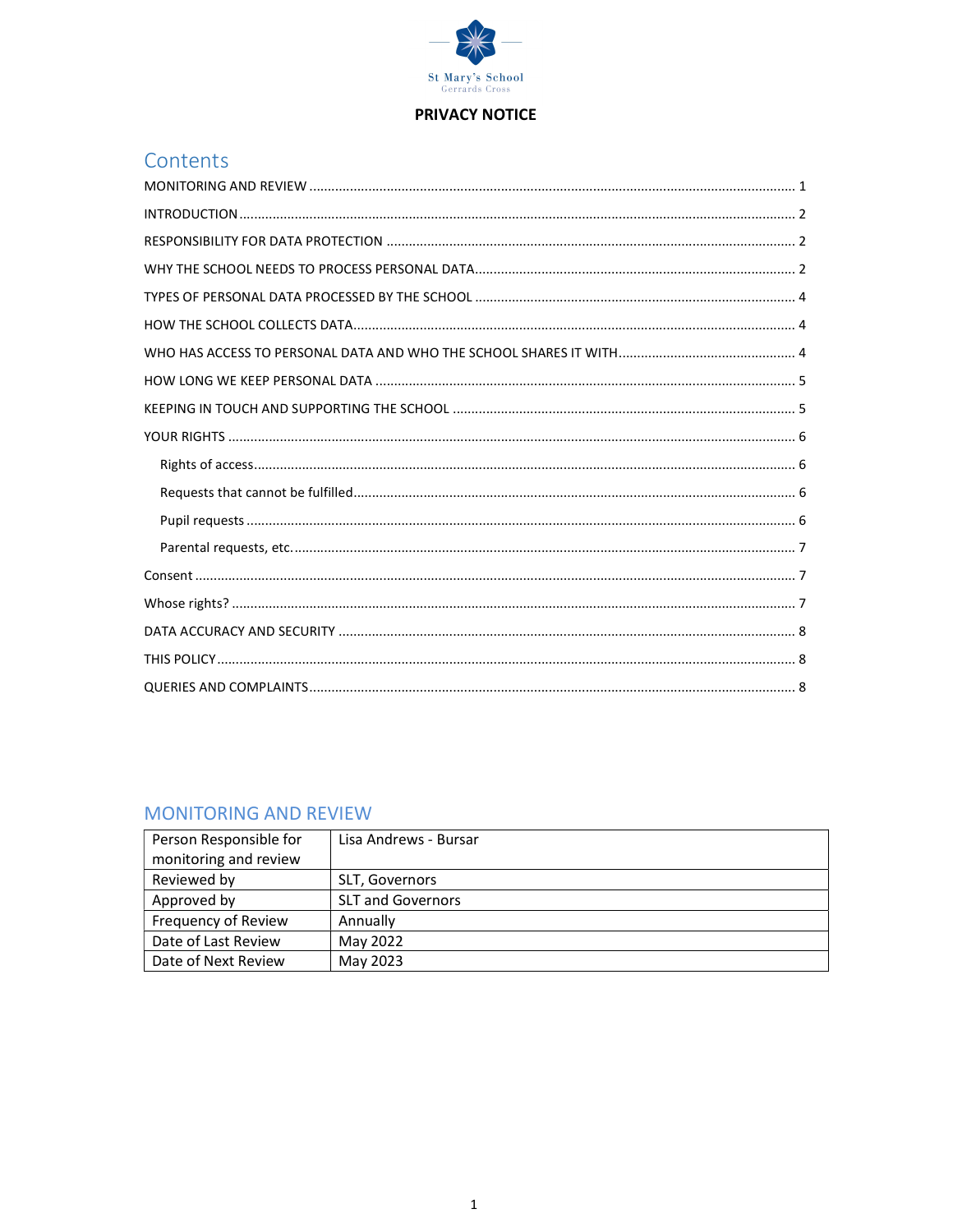

# INTRODUCTION

This policy is issued by St Mary's School, Gerrards Cross (Company Registration No:389663, Registered Charity No: 310634).

This policy is intended to provide information about how the School will use (or "process") personal data about individuals including: its staff; its current, past and prospective pupils; and their parents, carers or guardians (referred to in this policy as "parents").

This information is provided because Data Protection Law gives individuals rights to understand how their data is used. Staff, parents and pupils are all encouraged to read this Privacy Notice and understand the School's obligations to its entire community.

This Privacy Notice applies alongside any other information the School may provide about a particular use of personal data, for example when collecting data via an online or paper form.

This Privacy Notice also applies in addition to the School's other relevant terms and conditions and policies, including:

- any contract between the School and its staff or the parents of pupils;
- the School's policy on taking and storing of images;
- the School's safeguarding, pastoral, or health and safety policies, including as to how concerns or incidents are recorded; and
- the School's IT policies, including its Acceptable Use policies, eSafety policy and Bring Your Own Device (BYOD) policy.

Anyone who works for, or acts on behalf of, the School (including staff, volunteers, governors and service providers) should also be aware of and comply with this Privacy Notice, the School's Privacy Notice for Staff and Governors and the School's Data Protection policy, which also provide further information about how personal data about those individuals will be used.

### RESPONSIBILITY FOR DATA PROTECTION

The School has appointed the Bursar as Privacy and Compliance Officer, who will deal with all your requests and enquiries concerning the School's uses of your personal data and endeavour to ensure that all personal data is processed in compliance with this policy and Data Protection Law. Requests and enquiries should be sent to the Bursar at bursar@st-marys.bucks.sch.uk.

### WHY THE SCHOOL NEEDS TO PROCESS PERSONAL DATA

In order to carry out its ordinary duties to staff, pupils and parents, the School needs to process a wide range of personal data about individuals (including current, past and prospective staff, pupils or parents) as part of its daily operation.

Some of this activity the School will need to carry out in order to fulfil its legal rights, duties or obligations – including those under a contract with its staff, or parents of its pupils.

Other uses of personal data will be made in accordance with the School's legitimate interests, or the legitimate interests of another, provided that these are not outweighed by the impact on individuals, and provided it does not involve special or sensitive types of data.

The School expects that the following uses will fall within that category of its "legitimate interests":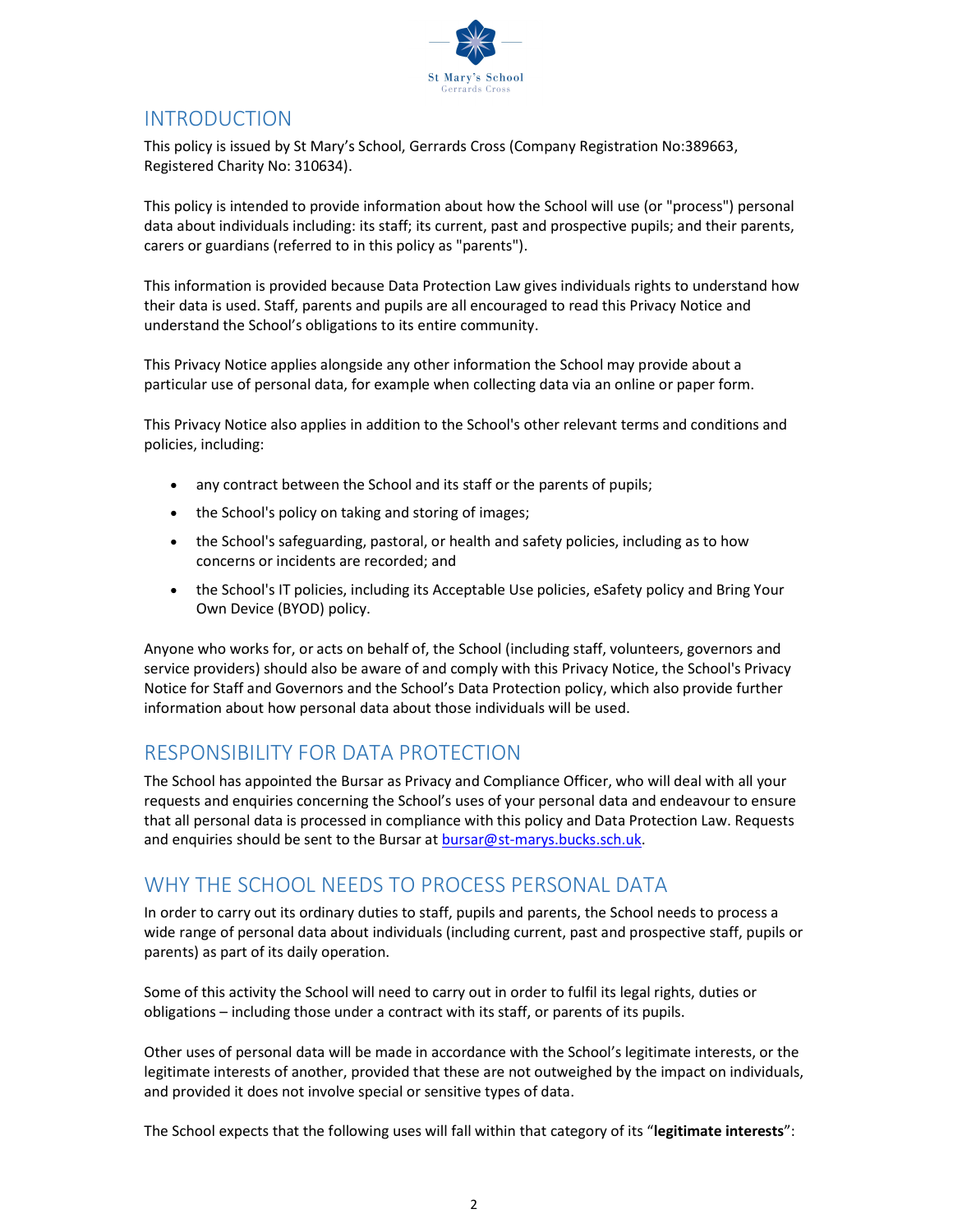

- For the purposes of pupil selection (and to confirm the identity of prospective pupils and their parents);
- To provide education services, including musical education, physical training or spiritual development, career services, and extra-curricular activities to pupils, and monitoring pupils' progress and educational needs;
- Maintaining relationships with alumni and the School community, including direct marketing or fundraising activity;
- For the purposes of management planning and forecasting, research and statistical analysis, including that imposed or provided for by law (such as tax, diversity or gender pay gap analysis);
- To enable relevant authorities to monitor the School's performance and to intervene or assist with incidents as appropriate;
- To give and receive information and references about past, current and prospective pupils, including relating to outstanding fees or payment history, to/from any educational institution that the pupil attended or where it is proposed they attend; and to provide references to potential employers of past pupils;
- To enable pupils to take part in national or other assessments, and to publish the results of public examinations or other achievements of pupils of the School;
- To safeguard pupils' welfare and provide appropriate pastoral care;
- To monitor (as appropriate) use of the School's IT and communications systems in accordance with the School's IT: acceptable use policy;
- To make use of photographic images of pupils in School publications, on the School website and (where appropriate) on the School's social media channels in accordance with the School's policy on taking and storing of images;
- For security purposes, including CCTV in accordance with the School's policy;
- To carry out or cooperate with any School or external complaints, disciplinary or investigation process; and
- Where otherwise reasonably necessary for the School's purposes, including to obtain appropriate professional advice and insurance for the School.

In addition, the School will on occasion need to process special category personal data (concerning health, ethnicity, religion, biometrics or sexual life) or criminal records information (such as when carrying out DBS checks) in accordance with rights or duties imposed on it by law, including as regards safeguarding and employment, or from time to time by explicit consent where required. These reasons will include:

- To safeguard pupils' welfare and provide appropriate pastoral (and where necessary, medical) care, and to take appropriate action in the event of an emergency, incident or accident, including by disclosing details of an individual's medical condition or other relevant information where it is in the individual's interests to do so: for example for medical advice, for social protection, safeguarding, and cooperation with police or social services, for insurance purposes or to caterers or organisers of School trips who need to be made aware of dietary or medical needs;
- To provide educational services in the context of any special educational needs of a pupil;
- To provide spiritual education in the context of any religious beliefs;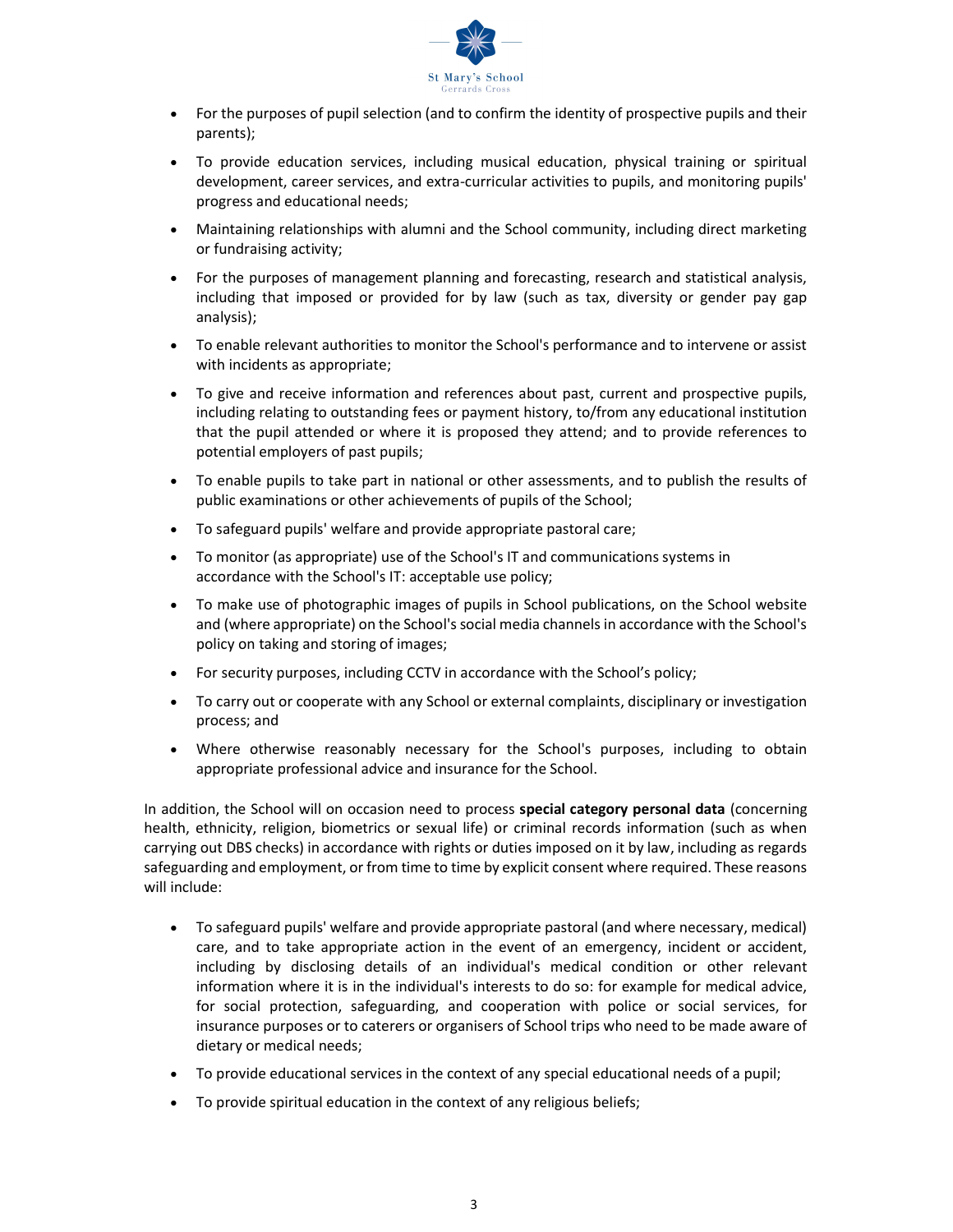

- In connection with employment of its staff, for example DBS checks, welfare, union membership or pension plans;
- As part of any School or external complaints, disciplinary or investigation process that involves such data, for example if there are SEN, health or safeguarding elements; or
- For legal and regulatory purposes (for example child protection, diversity monitoring and health and safety) and to comply with its legal obligations and duties of care.

# TYPES OF PERSONAL DATA PROCESSED BY THE SCHOOL

This will include by way of example:

- names, addresses, telephone numbers, e-mail addresses and other contact details;
- car details (about those who use our car parking facilities);
- bank details and other financial information, e.g. about parents who pay fees to the School;
- past, present and prospective pupils' academic, disciplinary, admissions and attendance records (including information about any special needs), and examination scripts and marks;
- personnel files, including in connection with academics, employment or safeguarding;
- where appropriate, information about individuals' health and welfare, and contact details for their next of kin;
- references given or received by the School about pupils, and relevant information provided by previous educational establishments and/or other professionals or organisations working with pupils;
- correspondence with and concerning staff, pupils and parents past and present; and
- images of pupils (and occasionally other individuals) engaging in School activities, and images captured by the School's CCTV system (in accordance with the School's policy on taking and storing of images.

# HOW THE SCHOOL COLLECTS DATA

Generally, the School receives personal data from the individual directly (including, in the case of pupils, from their parents). This may be via a form, or simply in the ordinary course of interaction or communication (such as email or written assessments).

However, in some cases personal data will be supplied by third parties (for example another school, or other professionals or authorities working with that individual); or collected from publicly available resources.

# WHO HAS ACCESS TO PERSONAL DATA AND WHO THE SCHOOL SHARES IT WITH

Occasionally, the School will need to share personal information relating to its community with third parties, such as:

- professional advisers (e.g. lawyers, insurers, PR advisers and accountants);
- government authorities (e.g. HMRC, DfE, police or the local authority); and
- appropriate regulatory bodies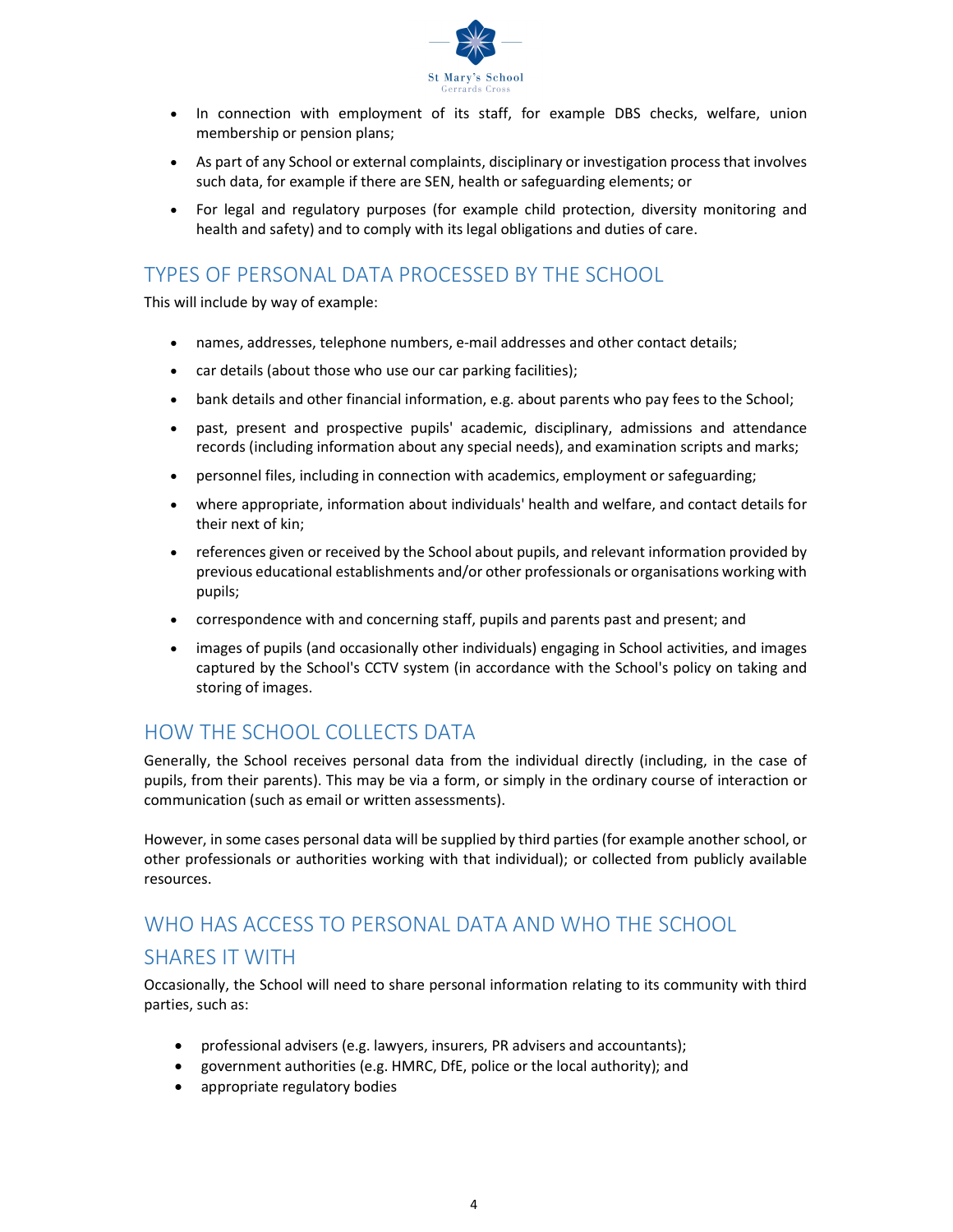

For the most part, personal data collected by the School will remain within the School, and will be processed by appropriate individuals only in accordance with access protocols (i.e. on a 'need to know' basis). Particularly strict rules of access apply in the context of:

- medical records, held and accessed only by the School's medical officer and appropriate staff under their supervision, or otherwise in accordance with express consent; and
- pastoral or safeguarding files.

However, a certain amount of any SEN pupil's relevant information will need to be provided to staff more widely in the context of providing the necessary care and education that the pupil requires.

Staff, pupils and parents are reminded that the School is under duties imposed by law and statutory guidance (including "Keeping Children Safe in Education") to record or report incidents and concerns that arise or are reported to it, in some cases regardless of whether they are proven, if they meet a certain threshold of seriousness in their nature or regularity. This is likely to include file notes on personnel or safeguarding files, and in some cases referrals to relevant authorities such as the LADO or police. For further information about this, please view the School's Safeguarding Policy.

Finally, in accordance with Data Protection Law, some of the School's processing activity is carried out on its behalf by third parties, such as IT systems, web developers or cloud storage providers. This is always subject to contractual assurances that personal data will be kept securely and only in accordance with the School's specific directions.

# HOW LONG WE KEEP PERSONAL DATA

The School will retain personal data securely and only in line with how long it is necessary to keep for a legitimate and lawful reason. Typically, the legal recommendation for how long to keep ordinary staff and pupil personnel files is up to 7 years following departure from the School. However, incident reports and safeguarding files will need to be kept much longer, in accordance with specific legal requirements.

If you have any specific queries about how our retention policy is applied, or wish to request that personal data that you no longer believe to be relevant is considered for erasure, please contact the Bursar at bursar@st-marys.bucks.sch.uk. However, please bear in mind that the School will often have lawful and necessary reasons to hold on to some personal data even following such request.

A limited and reasonable amount of information will be kept for archiving purposes, for example; and even where you have requested we no longer keep in touch with you, we will need to keep a record of the fact in order to fulfil your wishes (called a "suppression record").

### KEEPING IN TOUCH AND SUPPORTING THE SCHOOL

The School will use the contact details of parents, alumni and other members of the School community to keep them updated about the activities of the School, or alumni and parent events of interest, including by sending updates and newsletters, by email and by post. Unless the relevant individual objects, the School will also:

- Share personal data about parents and/or alumni, as appropriate, with organisations set up to help establish and maintain relationships with the School community, such as the Old Girls' Association;
- Contact parents and/or alumni (including via the Old Girls' Association) by post and email in order to promote and raise funds for the School and, where appropriate, other worthy causes;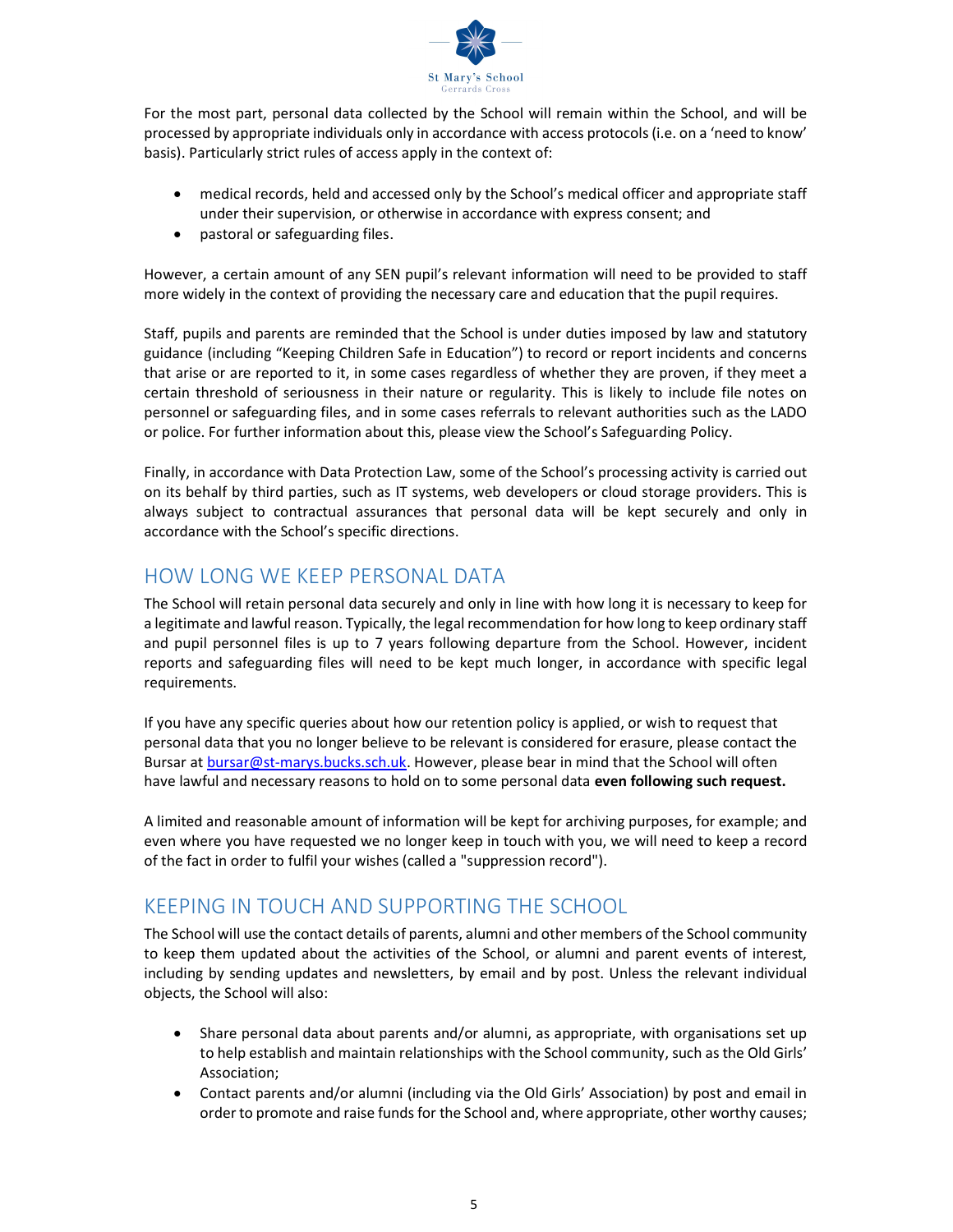

 Should you wish to limit or object to any such use, or would like further information about them, please contact the Bursar in writing. You always have the right to withdraw consent, where given, or otherwise object to direct marketing or fundraising. However, the School is nonetheless likely to retain some of your details (not least to ensure that no more communications are sent to that particular address, email or telephone number).

#### YOUR RIGHTS

#### Rights of access

Individuals have various rights under Data Protection Law to access and understand personal data about them held by the School, and in some cases ask for it to be erased or amended or have it transferred to others, or for the School to stop processing it – but subject to certain exemptions and limitations.

Any individual wishing to access or amend their personal data, or wishing it to be transferred to another person or organisation, or who has some other objection to how their personal data is used, should put their request in writing to the Bursar.

The School will endeavour to respond to any such written requests as soon as is reasonably practicable and in any event within statutory time-limits, which is one month in the case of requests for access to information.

The School will be better able to respond quickly to smaller, targeted requests for information. If the request for information is manifestly excessive or similar to previous requests, the School may ask you to reconsider, or require a proportionate fee but only where UK Data Protection Law allows it.

#### Requests that cannot be fulfilled

You should be aware that the right of access is limited to your own personal data, and certain data is exempt from the right of access. This will include information which identifies other individuals, or information which is subject to legal privilege (for example legal advice given to or sought by the School, or documents prepared in connection with a legal action).

The School is also not required to disclose any pupil examination scripts (or other information consisting solely of pupil test answers), provide examination or other test marks ahead of any ordinary publication, nor share any confidential reference given by the School itself for the purposes of the education, training or employment of any individual.

You may have heard of the "right to be forgotten". However, we will sometimes have compelling reasons to refuse specific requests to amend, delete or stop processing your (or your child's) personal data: for example, a legal requirement, or where it falls within a legitimate interest identified in this Privacy Notice. All such requests will be considered on their own merits.

#### Pupil requests

Pupils can make subject access requests for their own personal data, provided that, in the reasonable opinion of the School, they have sufficient maturity to understand the request they are making. A pupil of any age may ask a parent or other representative to make a subject access request on her behalf.

Indeed, while a person with parental responsibility will generally be entitled to make a subject access request on behalf of younger pupils, the law still considers the information in question to be the child's: for older pupils, the parent making the request may need to evidence their child's authority for the specific request.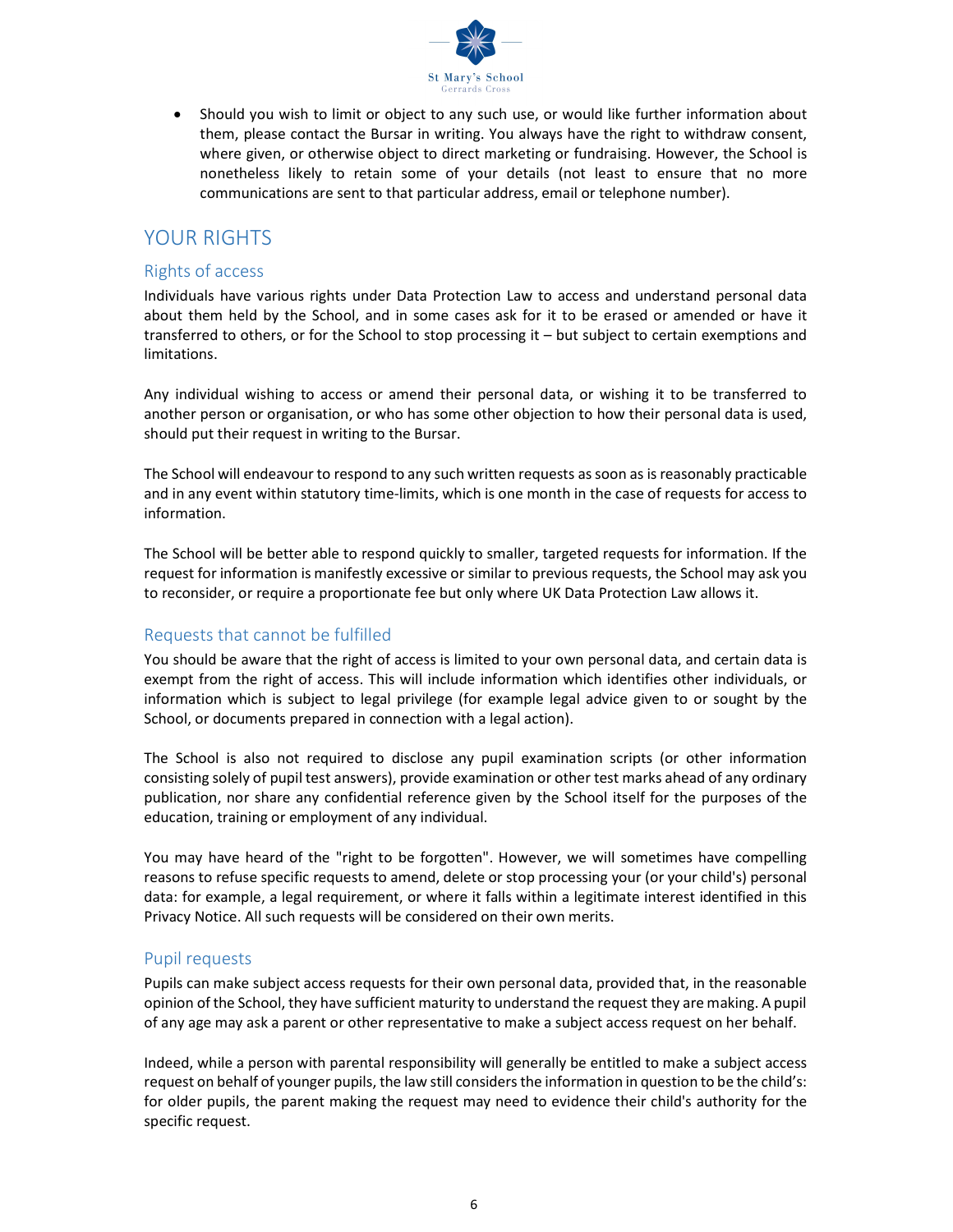

Pupils aged 13 and above are generally assumed to have this level of maturity, although this will depend on both the child and the personal data requested, including any relevant circumstances at home. All subject access requests will therefore be considered on a case by case basis.

#### Parental requests, etc.

It should be clearly understood that the rules on subject access are not the sole basis on which information requests are handled. Parents may not have a statutory right to information, but they and others will often have a legitimate interest or expectation in receiving certain information about pupils without their consent. The School may consider there are lawful grounds for sharing with or without reference to that pupil.

Parents will in general receive educational and pastoral updates about their children, in accordance with the Parent Contract. Where parents are separated, the School will in most cases aim to provide the same information to each person with parental responsibility, but may need to factor in all the circumstances including the express wishes of the child.

All information requests from, on behalf of, or concerning pupils – whether made under subject access or simply as an incidental request – will therefore be considered on a case by case basis.

#### Consent

Where the School is relying on consent as a means to process personal data, any person may withdraw this consent at any time (subject to similar age considerations as above). Please be aware however that the School may not be relying on consent but have another lawful reason to process the personal data in question even without your consent.

That reason will usually have been asserted under this Privacy Notice, or may otherwise exist under some form of contract or agreement with the individual (e.g. an employment or parent contract, or because a purchase of goods, services or membership of an organisation such as an alumni or parents' association has been requested).

### Whose rights?

The rights under Data Protection Law belong to the individual to whom the data relates. However, the School will often rely on parental authority or notice for the necessary ways it processes personal data relating to pupils – for example, under the parent contract, or via a form. Parents and pupils should be aware that this is not necessarily the same as the School relying on strict consent (see section on Consent above).

Where consent is required, it may in some cases be necessary or appropriate – given the nature of the processing in question, and the pupil's age and understanding – to seek the pupil's consent. Parents should be aware that in such situations they may not be consulted, depending on the interests of the child, the parents' rights at law or under their contract, and all the circumstances.

In general, the School will assume that pupils' consent is not required for ordinary disclosure of their personal data to their parents, e.g. for the purposes of keeping parents informed about the pupil's activities, progress and behaviour, and in the interests of the pupil's welfare. That is unless, in the School's opinion, there is a good reason to do otherwise.

However, where a pupil seeks to raise concerns confidentially with a member of staff and expressly withholds their agreement to their personal data being disclosed to their parents, the School may be under an obligation to maintain confidentiality unless, in the School's opinion, there is a good reason